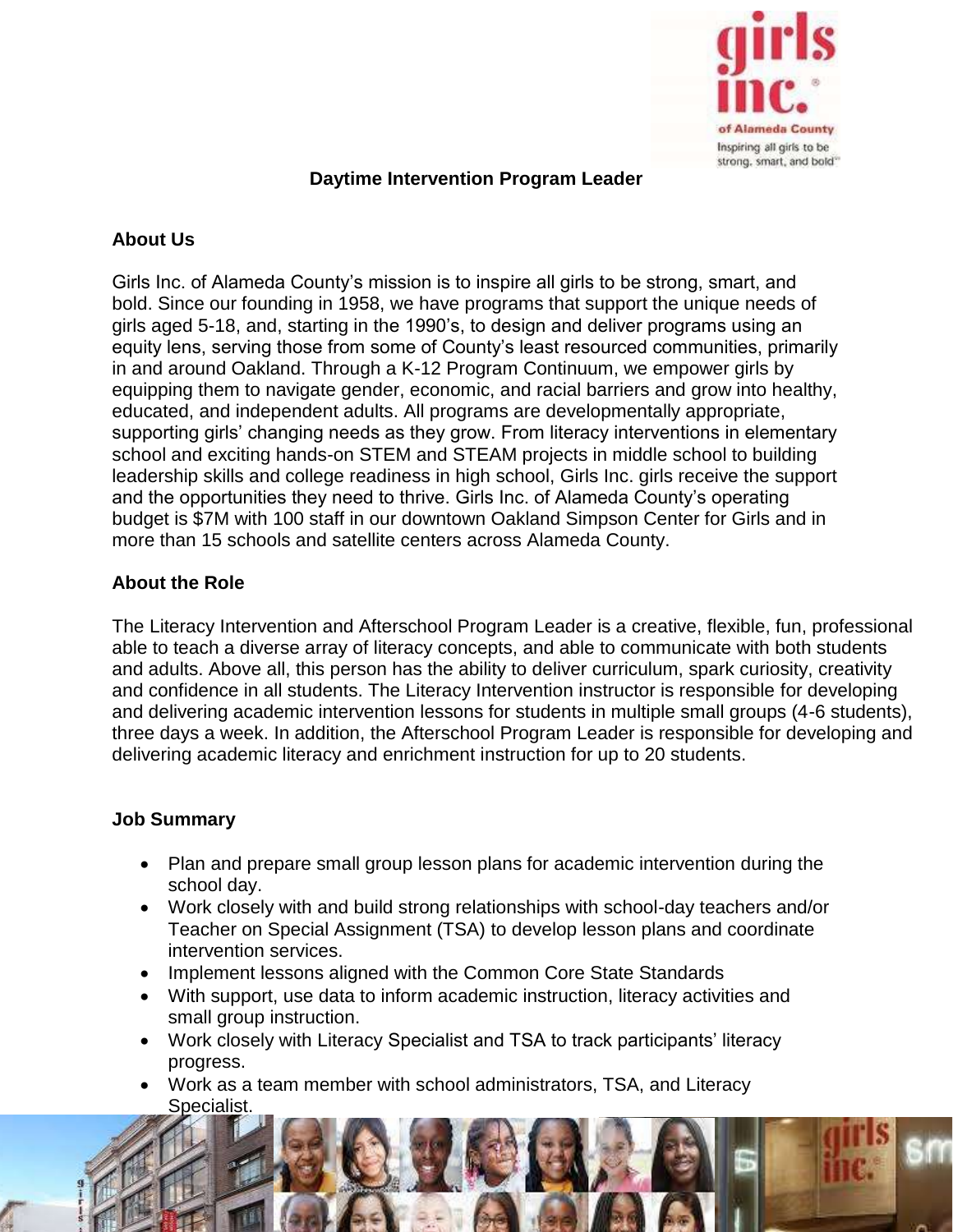- Create a safe, respectful youth development-based learning environment.
- Create lesson plans that are culturally relevant for a diverse population of students.
- Organize groups to facilitate independence, leadership, and self-control in students.
- Communicate regularly with teachers and administrators about student progress.
- Participate in mandatory weekly staff development, consultation, training, and team meetings.
- Maintain organization of materials, communal supplies, and paperwork.
- Effectively utilize prep time to prepare for activities and classroom observations.
- Perform other duties as assigned in person or in virtual workspace.

#### **About You**

- Experience working with elementary-age students required.
- Experience working with diverse families and communities required.
- Experience teaching literacy skills in formal or informal settings.
- A strong desire to support students in improving their literacy and reading skills
- Effective verbal and written communication skills necessary to work with children, teachers, and staff.
- Commitment at least through the 2020-21 school year.
- Ability to spark curiosity, creativity, and confidence in students.
- Ability to manage up to 20 students in a safe, respectful environment.
- Open to gaining new knowledge and skills.
- Basic computer skills.
- Ability to bend, lift, and move up to 20 lbs.
- Employment is contingent upon showing proof of 48 college units or passing the Instructors Aide test.
- Department of Justice clearance based on fingerprinting submission.
- Proof of TB test within the last four years.
- Bilingual Spanish/English preferred.
- A valid California Driver's License, good driving record, access to a reliable vehicle and proof of automobile liability insurance with minimum policy requirements as established by Girls Inc. of Alameda County.